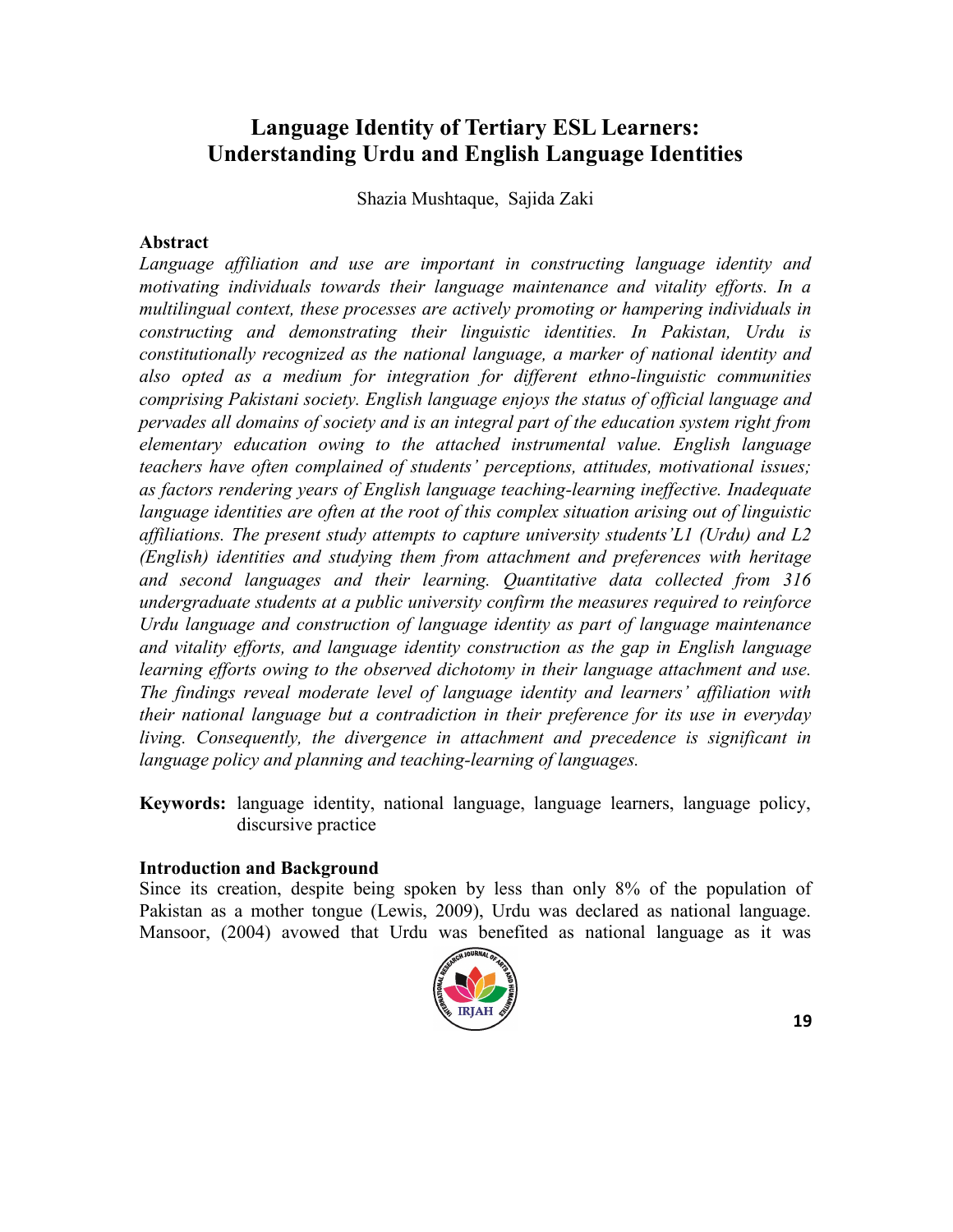positioned as insignia for national identity and national integration. As Urdu possess North Indian linguistic elements (Jabeen, Mahmood, & Rasheed,2011) and historically attached from the period of Mughal emperors, it was proclaimed as national language to maintain neutrality and to resist ethnicity (Rahman, 1999, 2004b) within such an extremely, linguistically rich country. Mansoor, (2004) asserted that the official policy after 1947 aimed to promote Urdu 'to help avoid regional autonomy and separation' (p.335). However, Urdu is also used as 'lingua franca' (Ahmed, 2011; Shamim, 2011) mostly in urban areas, most preferred language of inscription in Pakistan and most widespread language among ordinary people connected for business or transportation reasons (Rahman, 2011), used as a common medium of instruction in Government schools (Mahboob, 2007).

On the other hand; English is said to be 'anchored' in Pakistan (Mahboob, 2007, p.9) perforce continued to be official language (Haque, 1993, p.14) and was supposed to continue as the official language of Pakistan until the time that the arrangements should be made in national language to replace it (Rahman, 1999; Durrani, 2012). It was believed to be replaced by national language but the date came and went and the status of English language is as firmly entrenched in the domains of power since it was at the time of independence (Rahman, 2010). In comparison with Urdu, the national language, and other regional languages, English is the language of Power in Pakistan (Rasool  $\&$ Mansoor, 2009) , commonly called second language (Rahman, 2001) and also considered as a gate-way of success for the expansion of economic future and information technology in Pakistan stressed by Jalal (2004) a former education minister. Shamim (2011) in her report *English as the language for development in Pakistan* endorsed that people of Pakistan considers English language as a 'passport to success and upward social mobility' and 'the key to national progress' (p. 2). Moreover, English language is also supported by university students in comparison of Urdu as they considered it as a language for 'economic progress and vitality' (Mahboob, 2007, p.22).

Besides, English is not considered only for the progress and development in national perspective but the Pakistani people discerned this language as an amplifier, prospecting to education, work and life (Dar, Zaki & Kazmi, 2010).Individuals seem to be more prosperous having English language skills as Pinon & Haydon (2010) reported that a salaried person having English language skills can earn 25% more in Pakistan compared to one having no English language skills. Moreover, they argued that English language speakers are more affluent in Pakistan and English is used as an everyday language among wealthier social class. The significance and value of this language is even acknowledged by the young Pakistani learners as an important tool for social, economic, and political advancement not only in Pakistan but also in the international community (Norton, 2010).

## **Language in Education**

Powell (2002) argued that Pakistan possess a clear 'socioeconomic' hierarchy of language in which English leads Urdu whereas regional languages stay at bottom (p.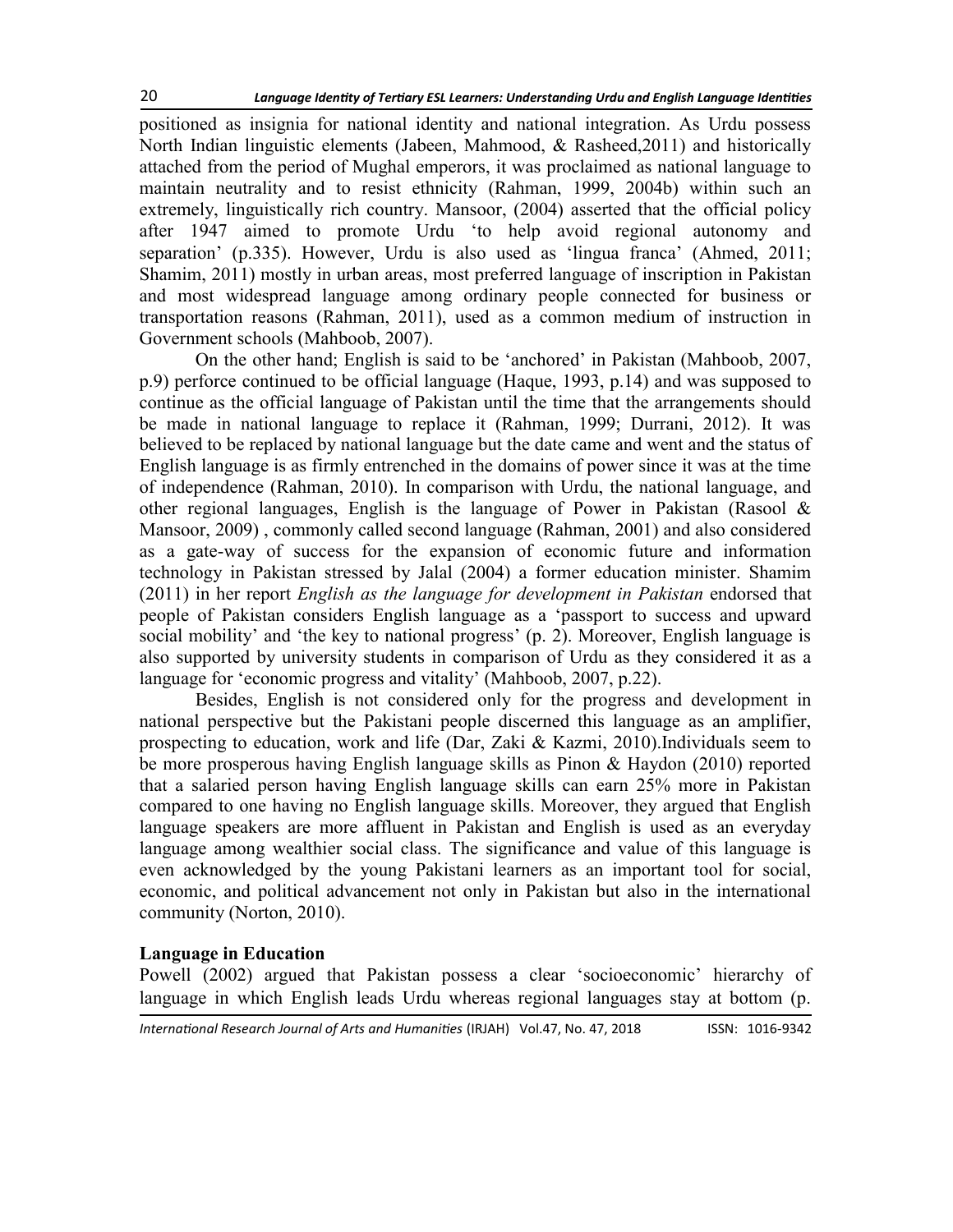242). Like other ex-colonial countries, development of language policy is an upheaval task for young Pakistan. The complexity of the situation reached to its optimum due to the pressure exerted from different language groups for recognition of other languages as national language than Urdu (Mahboob, 2002; 2007). Additionally, Urdu was handicapped due to lack of corpus planning and English was maintained as official language of Pakistan. The three-language formula was adopted by this newly born state: Urdu as National language, English as Official language, and one provincial language for each province, reflected in education however, lacks availability of a comprehensive language policy (Cummins, 2008). Moreover, there is absence of specific official document which illustrates and discusses the national language policy and its implication for education in Pakistan (Mahboob & Jain, 2016). Consequently, Urdu + English language formula is exercised in educational context of Pakistan since its birth (Coleman, 2010) reflects pervasive usage of these languages in educational context other than one's mother tongue.

# **Problem Statement and Study Aim**

Language is an indispensable element of one's identity and the attachment of an individual to its native language and culture can be seen through individuals' discursive practices (Lau, 2016). Contrary to the signified importance given to English Language learners are unable to produce desired outcomes even after learning it for 11 years in the academic settings (Jalaluddin, 2006) also reflects deficiency in English language communication skills (Ahmad & Rao, 2013). Besides, English whether under governments' deliberate act of colonial legacy or effect of globalization had already entrenched in Pakistan, effected the status and 'uniqueness' of Urdu language and its undeniable spread can in turn 'Englishized' the society (Zaidi & Zaki, 2017; p. 61-64). This necessitates adopting precautionary measures to safeguard learners' language identity; however it is unaddressed area in Pakistan.

Hence, this study aimed to fill the existing gap by exploring language identity and its degree of ESL learners for Urdu (L1) and English (L2) in order to provide remedial solutions for helpful English language learning and planning a comprehensive language policy for education.

## **Research Question**

The study aims to identify the language identity construction with respect to Urdu (L1) and English (L2) languages of university students in ESL context ESL Learners. The study raises the following question:

What is the language identity of tertiary ESL learners for Urdu *(L1)* and English *(L2)* languages?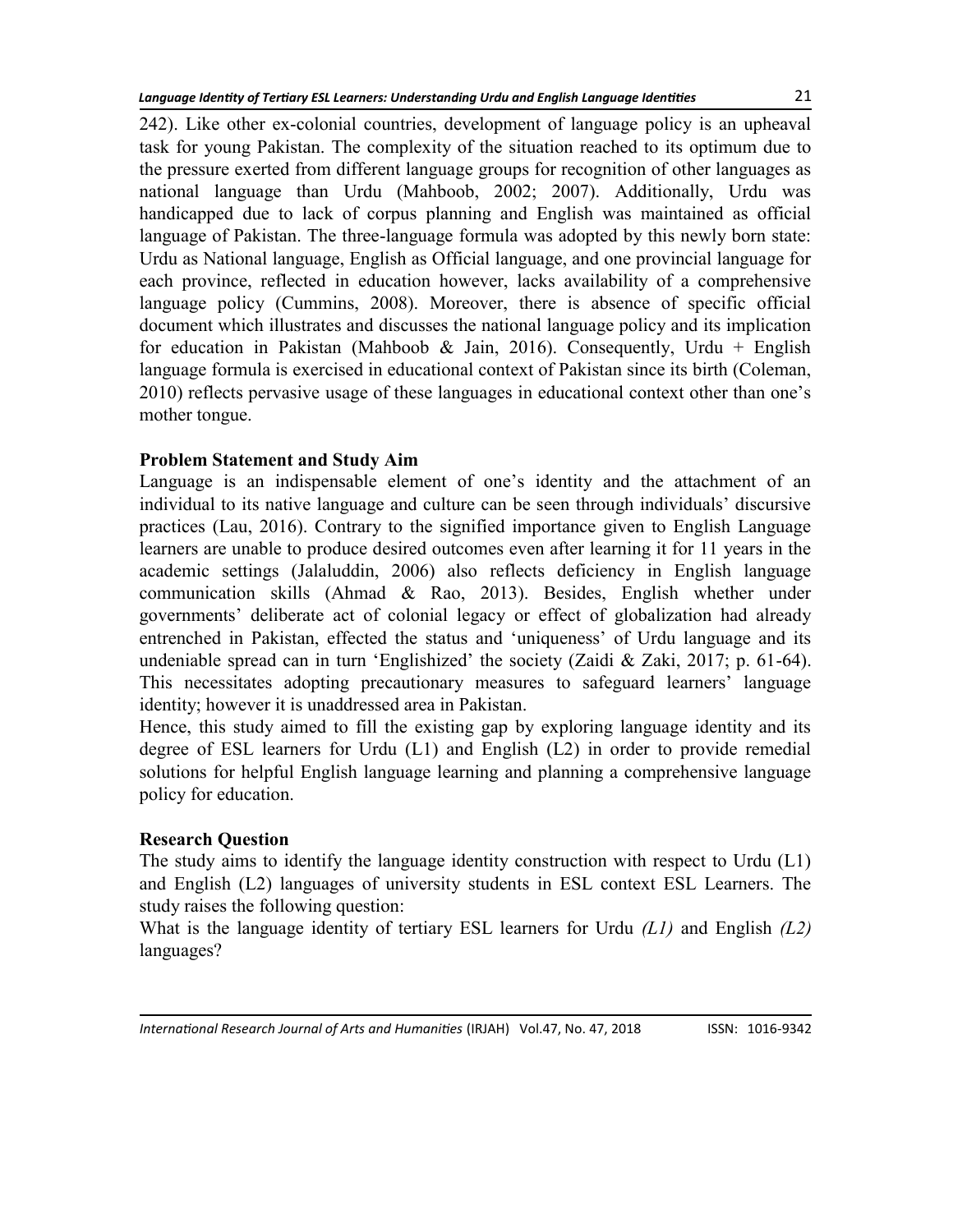## **Review of Related Literature**

#### **Language and its practice**

Language was traditionally defined as a set of systems and in terms of its syntactical or grammatical features probing language through structuralists' lens. It conceives language as 'signs, having idealized meanings..... a neutral medium of communication' whereas post-structuralists define language in terms of social meanings and signifying the society practice as a 'site of struggle' (Norton, 2010, p.350). She further explicates that linguistic communities are not homogenous as taken in account traditionally rather heterogeneous and conflicted site of power and truth. Post-structuralists theorize language from social perspective instead defining it from syntactic and psycholinguistic aspects; define language 'as an array of discourses imbued with meanings', a site of identity construction where all languages and discourses are not equal in the linguistic marketplace (Pavlenko, 2002, p. 283). Pierre Bourdieu, a French anthropologist and social theorist used economic metaphors to define language knowledge and practical competence for linguistic utterances as linguistic capital and market which refers to a ‗structured space of positions in which the positions and their interrelations are determined by the distribution of different kind of sources' (Bourdieu & Thompson, 1991, p.14). Post-structuralists drew linguistic practices from Bourdieun view where a particular linguistic variety is valued on the basis of its access to gain education of esteemed value, a chosen place on the social mobility ladder or in workforce (Pavlenko, 2002). In this manner, not all languages or discourses are of equal value, thus creates a site of struggle for an individual or community practicing a language to gain economic and social capitals.

## **Language and Identity**

Language use is an act of identity as it demonstrates users' sense of ownership, reflecting their ‗loyalty and emotional attachment' through their ‗discursive rhetoric' (Rasookha, 2010, p. 24). Identity and language serve the purpose of recognition both for the individual and the community and are inextricable concepts as our use of language reveals our identity which in turn forms our language identity (Rezaei, Khatib, & Baleghizadeh, 2014).Hall (2013) stressed that individual's use of linguistic resources depends on their group membership and the kind of communicative activities in which they are involved. He further argued that our communication depends on our sociocultural context and realizes our access to particular linguistic resources. Rezaei et al. (2014) expound language identity as relationship of one's sense of self and the language used for communication. Hall (2005) pointed out that individuals' discourses not only enable them to communicate but also translate their identities which constituted at the time these utterances were produced. Hence, language identity as defined by Block (2009) is a ‗relationship between one's sense of self and different means of communication, understood in terms of language, a dialect or sociolect' (p. 43). Khatib  $\&$ Rezaei, (2013), underscored language identity in six components (Table 1) expressing how language is perceived by its user in connection with the context where it is practiced.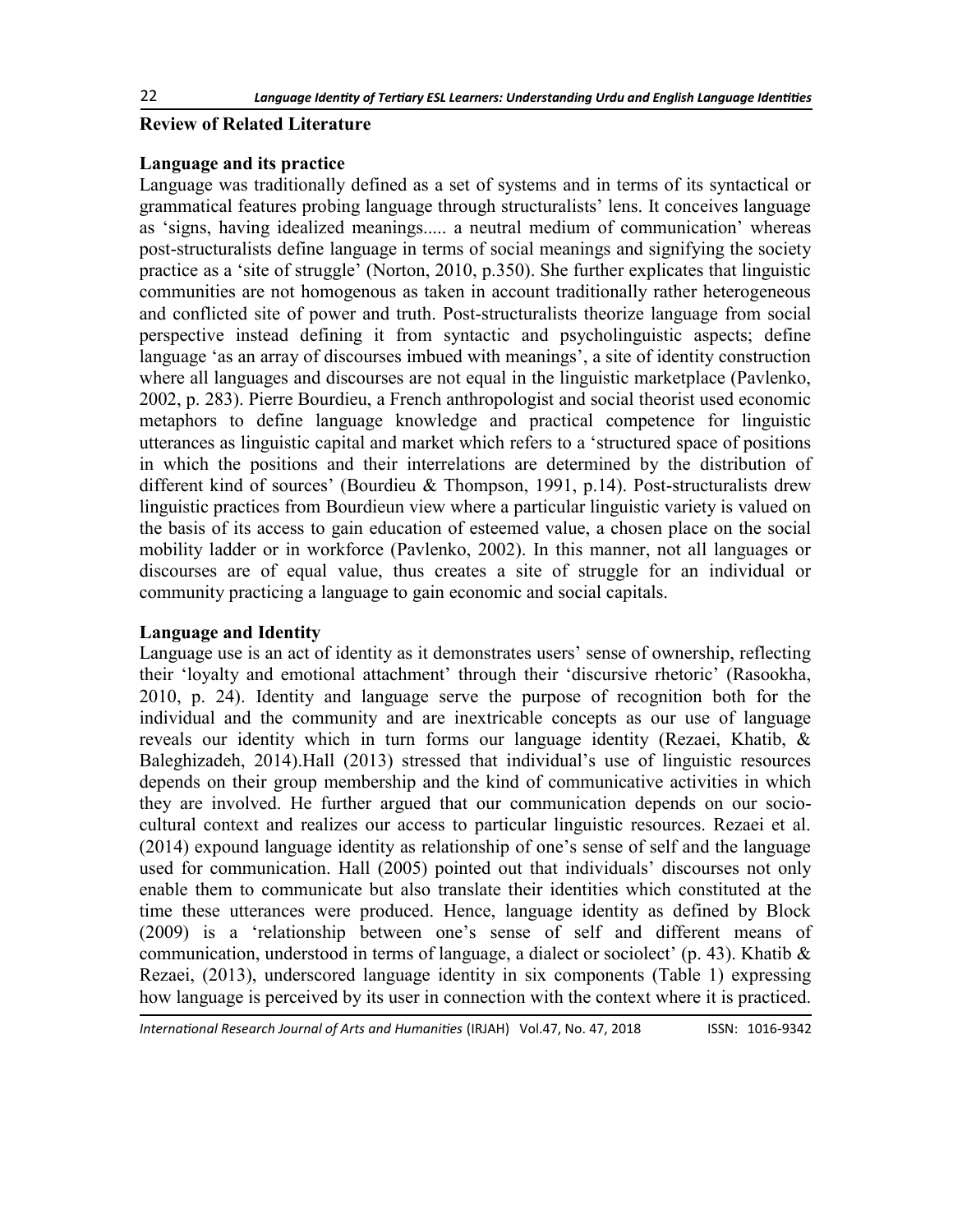In this vein, within multilingual societies these identities can either appeal or resist individuals towards ‗particular languages, varieties and linguistic forms' imposed on them logically maintained through negotiation (Pavlenko & Blackledge, 2004, p.3).

| Component              | <b>Definition</b>                                          |  |  |  |  |  |  |
|------------------------|------------------------------------------------------------|--|--|--|--|--|--|
| Attachment towards     | People's thinking and feeling about L1 in comparison of L2 |  |  |  |  |  |  |
| native language or L1  |                                                            |  |  |  |  |  |  |
| Pronunciation attitude | Attitudes towards pronunciation patterns in L1 and L2 and  |  |  |  |  |  |  |
|                        | desirable perceived pronunciation                          |  |  |  |  |  |  |
| Language and social    | Associating social status to the language which people     |  |  |  |  |  |  |
| status                 | speak                                                      |  |  |  |  |  |  |
| L1 use or exposure in  | Use of L1 in comparison to L2 in daily lives of people     |  |  |  |  |  |  |
| the society            |                                                            |  |  |  |  |  |  |
| Language knowledge     | Knowledge about history and literature of one's own        |  |  |  |  |  |  |
|                        | language                                                   |  |  |  |  |  |  |
| Script or alphabet     | Feelings about alphabet and writing system of one's own    |  |  |  |  |  |  |
|                        | language                                                   |  |  |  |  |  |  |

**Table 1:** Language Identity and its components

Source: (Khatib &Rezaei, 2013, p. 695)

Thus, people use languages to express their identity and whenever the language is used the identity is transformed or reshaped (Hall, 2011).Researchers identified strong relationship between identity and language learning process (Pierce, 1995, Block, 2007, Rasookha, 2010), however remained unnoticed in several language classrooms. Phan (2008) suggested that the more languages you speak, the more identities you have, in this way anyone who knows more than one language may possess different identities simultaneously however not aware of their discursive practices and foundations of their cultural and linguistic resources. Rasookha (2010) distinguished this phase as unexamined language identity stage and categorized learners' language identity gone through three developmental stages as shown in Table 2. Language identity at this stage however exists in its 'embryonic' form but need enacted and to be translated through discursive practices. In stage 2, learners are exposed to the experiences of other members having similar language identity to enable learners exploring themselves by an in-depth analysis of others' narrative histories. Finally, learners become aware of the linguistic underpinnings of L1 & L2, consciously shape and monitor their language identity (p. 24-30).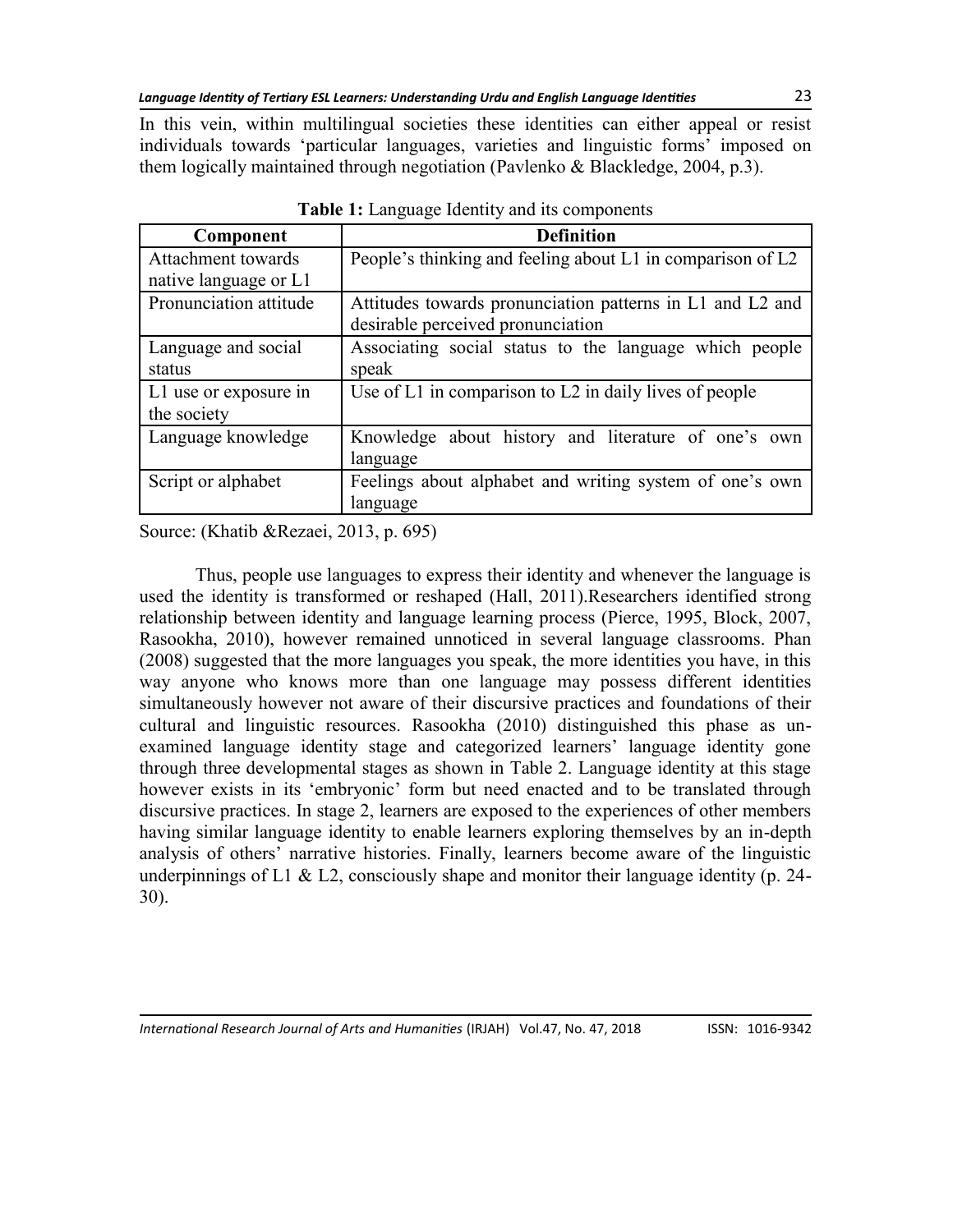| <b>Stages</b>                       | <b>Explanation</b>                                                                                                                                                                                                                                            |  |  |  |  |  |  |
|-------------------------------------|---------------------------------------------------------------------------------------------------------------------------------------------------------------------------------------------------------------------------------------------------------------|--|--|--|--|--|--|
| 1. Un-examined                      | Learners are incognizant of their own communicative                                                                                                                                                                                                           |  |  |  |  |  |  |
| language identity                   | behavior, cultural and linguistic underpinnings of L1 & L2                                                                                                                                                                                                    |  |  |  |  |  |  |
| 2. Language identity<br>search      | Accommodating learners for self-identification by exposing<br>discourses and experience of selected members from similar<br>language identity to create a keen awareness associating<br>themselves to larger linguistic community instead L1 ESL<br>community |  |  |  |  |  |  |
| 3. Language identity<br>achievement | Learners acquired skills to confidently display and monitor<br>their language use adopting analytical approach of own self-<br>recognition and salient attributes of language and its speaker                                                                 |  |  |  |  |  |  |

**Table 2:** Developmental stage of learners' language identity

In this regard the role of educational settings is of much value as this ‗institution has the monopoly in the large-scale production of producers and consumers', hence responsible to create a market for social value of a linguistic capital (Bourdieu & Thompson, 1991, p.57). Nevertheless, the adoption of language specifically in educational context thus requires cautiousness, addressing issue of identity in the learning process. Moreover, accentuating post-structuralists paradigm signified research not only in examining learning context but also inculcate learners' voice as an active agent who were taken for granted in the learning process (Pavlenko, 2002). Therefore language policy which is a planned and legislated act of a government for determining language for disseminating knowledge and skills and to use in public context (Owu-Ewie & Eshun, 2015); should be formulated in order to stipulate discretion fortifying the language identity of its user.

## **Language Identity Instrument**

This article is drawn from a large scale research and a validated questionnaire is employed in the study adapted from Khatib and Razaei (2013) language identity questionnaire replacing Persian by Urdu language, comprising 21 items (Table 3) to measure learners' language identity based on six pointlikert scale ranked from 1 to 6 with Strongly Agree at one end of the scale receiving 1 point and strongly disagree with 6 points at other end. The questionnaire was piloted to a similar group of learners as it is an effective way of ensuring reliability, validity and practicability of the questionnaire (cited by Cohen, Manion, & Morrison, 2007, p.341). The Cronbach alpha results for measuring the inter-item reliability of questionnaire is 0.9which is considered as highly reliable (see, Cohen. et. al, 2007, p.506).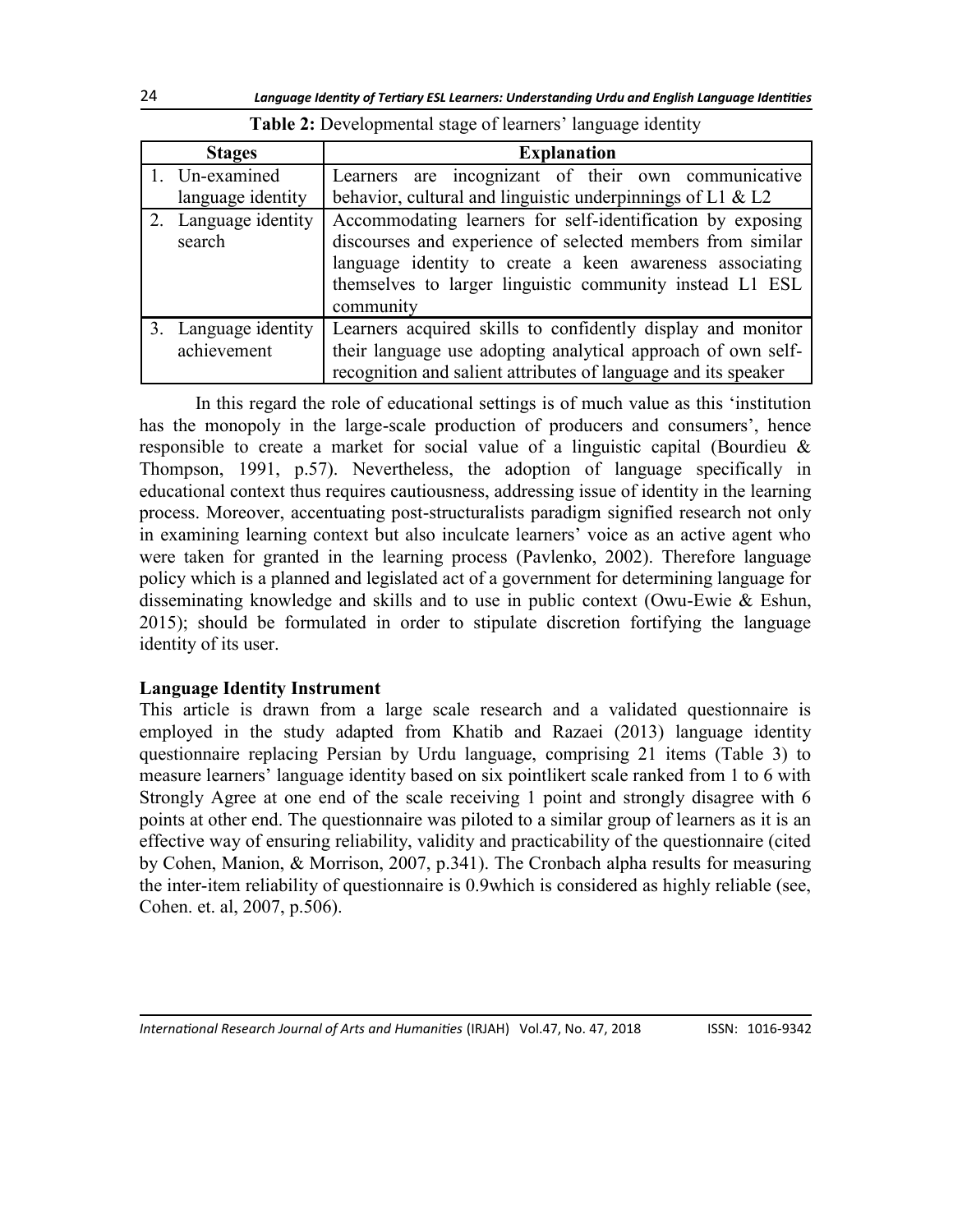| <b>Components</b>                  | <b>Items</b> |
|------------------------------------|--------------|
| Attachment to Urdu language        | $1 - 3$      |
| Pronunciation attitude             | $4-6$        |
| Language and social status         | $7 - 8$      |
| L1 use and exposure in the society | $10 - 13$    |
| Language knowledge                 | $14 - 17$    |
| Script/ Alphabet                   | 18-19        |
| Attitudes towards English          | $20 - 21$    |

**Table 3:** Language Identity Instrument

#### **Methodology**

The study adopts quantitative method and exploratory approach, meant to understand the language identity of ESL learners for institutionalized languages as prescribed in the national curriculum i.e. Urdu (L1) and English (L2). It is based on post-positivist paradigm as Adam (2014) argued that it causes problems as certain influential taken for granted aspects in the research and provides new possibilities of interpretation. Thus, the post-positivist paradigm allows researcher to comprehend the language identity of ESL learners. Moreover, as Creswell (2013) stated that post-positivist framework allocates to test, verify and refine the laws or theories by collecting data which either support or refute the theory. It indicates that post-positivist framework allows usage of quantitative methods to establish understanding of unquantifiable terms. The findings are computed and analyzed by utilizing software IBM SPSS Statistics 22.0 version presented through response rate and descriptive statistics.

The actual populations of the study to which the findings may be generalized are undergraduate students pursuing four and five –year study programmes under different disciplines at a major public university in Karachi. These students are ESL learners who have to study compulsory English courses as prescribed in the national curriculum by HEC. Of this population 400 students were included in the study using quota sampling as it strives to give "proportional weighting to selected strata" on the basis of proportion found in the wider population (Cohen, et. al., 2007: 114). It is important to mention that this sample size constituted 5% of the overall undergraduate student population and 20% of the student population who were enrolled or just completed English courses. Percentage for each degree programme is calculated according to the number of seats allocated for each discipline. On the basis of these percentages, study participants from each discipline are taken. Table 4 captures briefly information about the study population, research site, and the sample. The population is proportionally allocated on the basis of gender and disciplines.

The participants were accessed through their respective teachers after obtaining institutional and individual informed consent. Students who volunteered to participate in the study were handed out questionnaires personally by the principal investigator who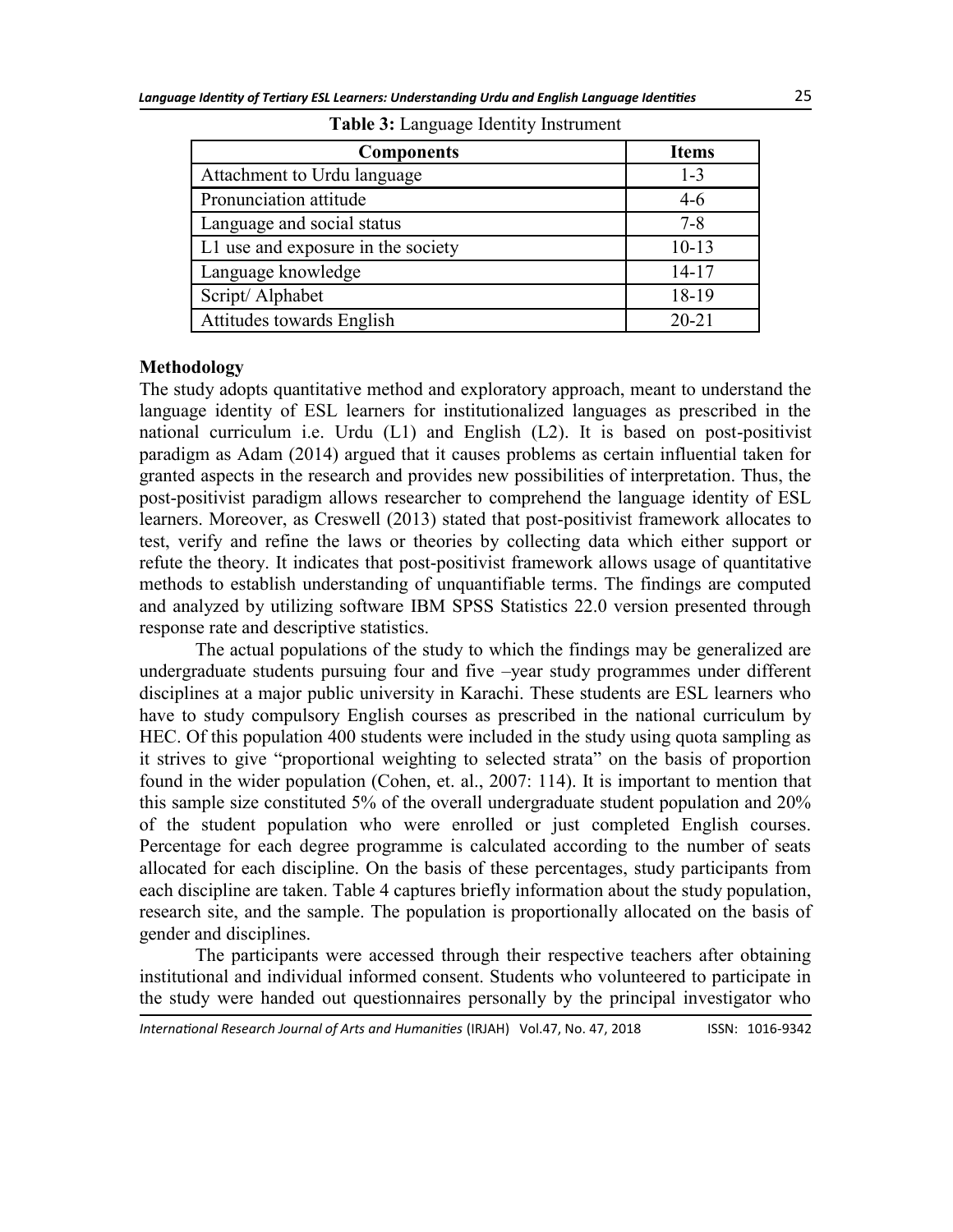explained the instructions on filling out the forms. Students were allowed to fill out the form and return right there or the next day. However, of the 400 forms only 316 questionnaires were completed which makes 79% response rate to the questionnaire. The remaining questionnaires were either not retuned or they were not completed.

# **Table 4:** Description of Research Site, Population and Sample

Research population 8020 learners pursuing 28 different undergraduate degree Research Site programmes in different disciplines at a public university in Karachi. Of these 2005 students who were enrolled or completed a compulsory English course Male female ratio of the university is 60:40.

Targeted Sample 400 students were included in the study and the male and female student- ratio was male students 260 (65% of sample) and Female students 140 (35% of sample)

| Sample [N] | 316 Students [185 male; 131 Female] |
|------------|-------------------------------------|

# **Data Analysis and Findings**

The data collected through Language Identity instrument containing 21 items responded on 6 point likert scale were coded and analyzed to describe the language learners' identity in Urdu and English languages which are recognized as their LI and L2 respectively. The data across different constructs of the language identity questionnaire and its findings are presented here.

|                                                                                             | <b>Responses</b>  |       |                   |                             |          |                             |  |
|---------------------------------------------------------------------------------------------|-------------------|-------|-------------------|-----------------------------|----------|-----------------------------|--|
| <b>Items</b>                                                                                | Strongly<br>Agree | Agree | Slightly<br>Agree | Slightly<br><b>Disagree</b> | Disagree | Strongly<br><b>Disagree</b> |  |
| I wish all my courses at<br>school/University were<br>taught in English rather<br>than Urdu | 32.6%             | 20.6% | 20.6%             | 9.8%                        | 8.9%     | 7.6%                        |  |
| I like to attend Urdu<br>Classes more than<br>English classes                               | 8.2%              | 15.5% | 22.2%             | 21.5%                       | 24.4%    | 8.2%                        |  |
| I love Urdu language<br>more than English                                                   | 20.3%             | 24.4% | 20.6%             | 16.1%                       | 11.4%    | 7.3%                        |  |

**Table 5:** Learners' attachment to Urdu language

Table 5 represents the items probing language identity seeks information about learners' attachment towards Urdu language, pronunciation attitude, language and social status, L1 exposure in the society, language knowledge, feelings towards alphabet or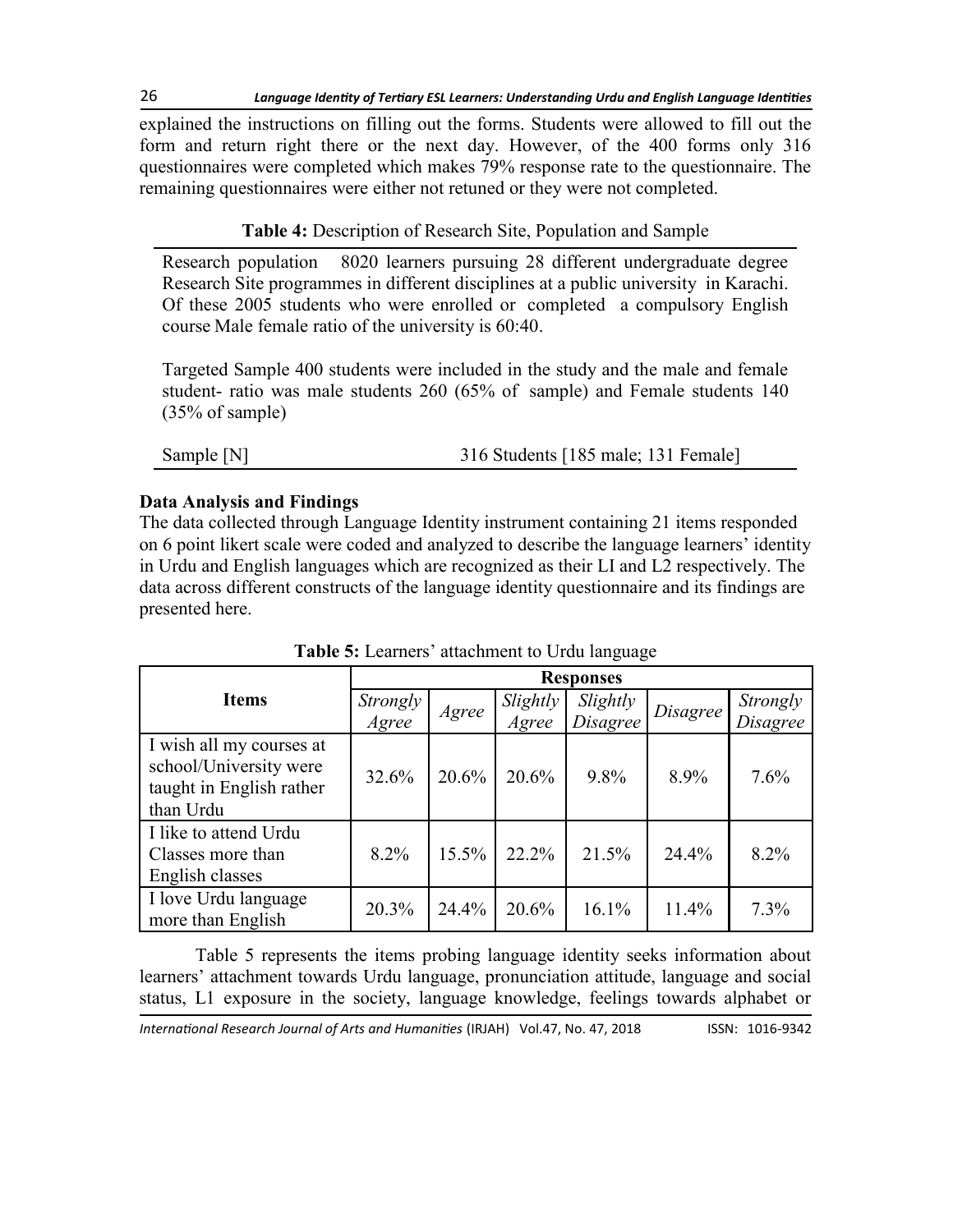writing system, and attitude towards English. The findings about learners' attachment towards Urdu language revealed that they strongly prefer English language to be used for teaching them courses in their academic settings showing 32.6% for strongly agree followed by 20.6% for both agree and slightly agree. In response of item if they like to attend Urdu classes more than English classes, 24.4% learners shows that they disagree and 21.5% learners shown slight disagreement with the statement. However, learners' have shown a cumulative percent of 65.3%, showing they love Urdu language more than English language.

|                                                                                                                      | <b>Responses</b>  |       |          |          |          |                 |  |
|----------------------------------------------------------------------------------------------------------------------|-------------------|-------|----------|----------|----------|-----------------|--|
| <b>Items</b>                                                                                                         |                   | Agree | Slightly | Slightly | Disagree | Strongly        |  |
|                                                                                                                      | Strongly<br>Agree |       | Agree    | Disagree |          | <b>Disagree</b> |  |
| I believe a person who<br>can speak English very<br>well has a better social<br>status and respect in the<br>society | 19.6%             | 25.9% | 24.4%    | 12.3%    | 9.8%     | 7.9%            |  |
| I believe knowing<br>English brings more<br>respect than Urdu in the<br>Pakistani society                            | 21.5%             | 31.6% | 21.8%    | 7.6%     | $10.4\%$ | $7.0\%$         |  |

**Table 6:** Language and social status

The responses taken for seeking information about language and social status, learners' were asked to reflect their beliefs about English language. 25.9% learners' agree for they believe a person who can speak English very well has a better social status and respect in the society followed by 24.4% for slightly agree and 19.6% for strongly agree. Moreover, 31.6% learners agree for believing that knowing English brings more respect than Urdu in the Pakistani society, followed by 21.8% and 21.5% for slightly agrees and strongly agree respectively as shown in Table 6.

**Table 7:** Use of Urdu Language and exposure in the society

|                                                | <b>Responses</b>  |                    |          |          |          |                      |  |
|------------------------------------------------|-------------------|--------------------|----------|----------|----------|----------------------|--|
| <b>Items</b>                                   | Strongly<br>Agree |                    | Slightly | Slightly | Disagree | Strongly<br>Disagree |  |
|                                                | Agree             | $\overline{Agree}$ | Disagree |          |          |                      |  |
| I speak English a lot in<br>my daily life      | 7.6%              | 13.6%              | 31%      | 21.5%    | 21.5%    | 4.7%                 |  |
| I use English words a lot<br>when I speak Urdu | 15.2%             | 32.6%              | 28.2%    | 13%      | 7.6%     | 3.5%                 |  |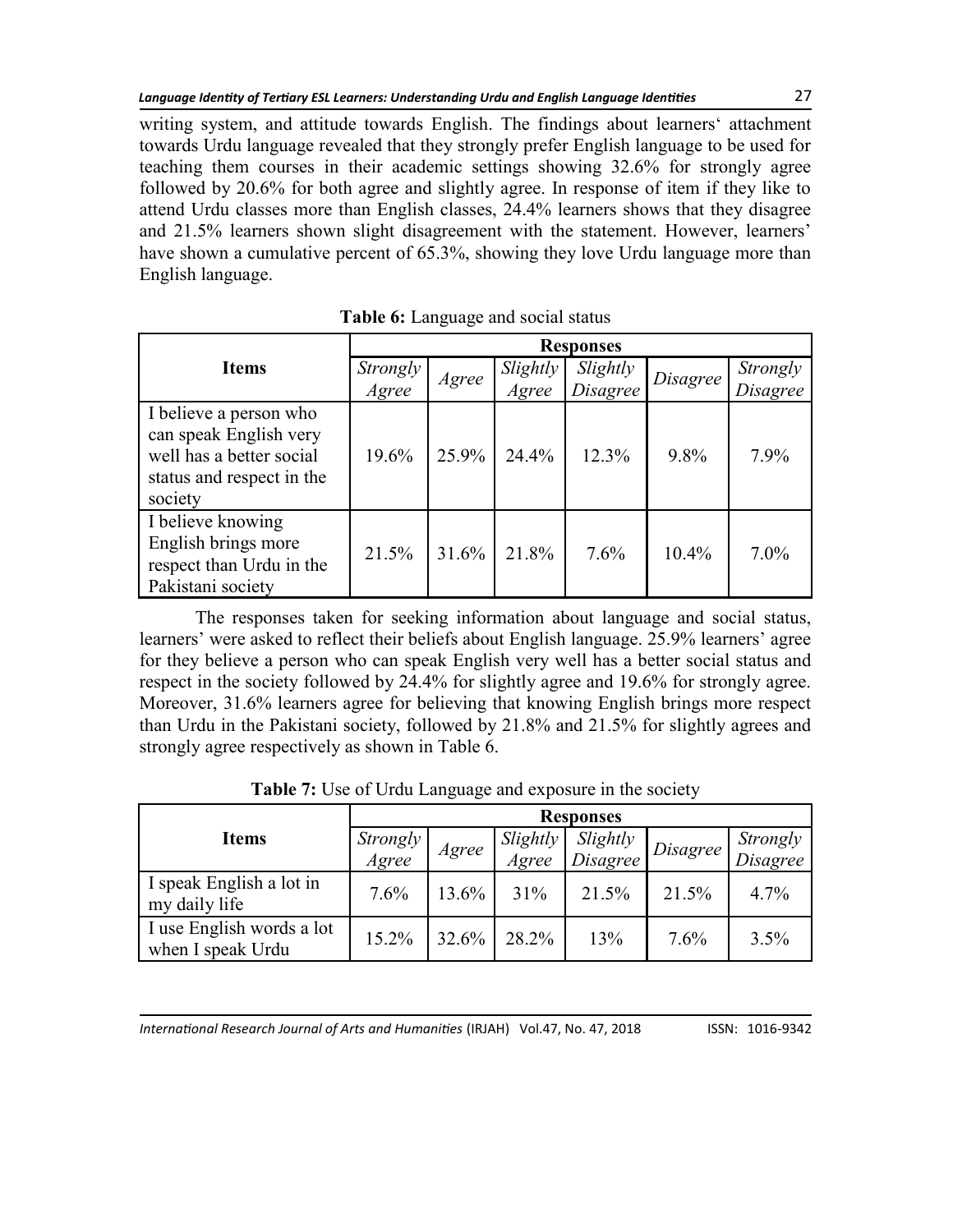| 28 | Language Identity of Tertiary ESL Learners: Understanding Urdu and English Language Identities |  |
|----|------------------------------------------------------------------------------------------------|--|
|----|------------------------------------------------------------------------------------------------|--|

| I like to speak English<br>rather than Urdu with my<br>friends who know<br>English | 15.8% |     | $25.3\%$ 24.4% | 14.9%    | 14.9%   | $4.7\%$ |
|------------------------------------------------------------------------------------|-------|-----|----------------|----------|---------|---------|
| I read English texts more<br>than Urdu ones                                        | 25.3% | 31% | $19.6\%$       | $11.4\%$ | $9.2\%$ | $3.5\%$ |

Table 7 presents information about use of Urdu language and its exposure in the society, only 7.6% learners strongly agree for speaking English a lot in their daily lives, whereas, 31% slightly agree, and 13.6% agree for it. When they were asked about using English words more while speaking Urdu, 32.6% learners agree for it followed by 28.2% learners who slightly agree with the statement. Learners' responses for their likelihood for speaking English with their friends who know English rather than Urdu 25.3% agree for it following 24.4% for slightly agree and 15.8% strongly agree for it. Learners were inclined for reading English text more than Urdu showing 31% responses for agrees whereas 25.3% strongly agree for it.

**Table 8:** Knowledge of Urdu Language

|                           | <b>Responses</b>  |       |          |                 |          |                 |  |
|---------------------------|-------------------|-------|----------|-----------------|----------|-----------------|--|
| <b>Items</b>              | Strongly<br>Agree |       | Slightly | Slightly        | Disagree | Strongly        |  |
|                           |                   | Agree | Agree    | <b>Disagree</b> |          | <i>Disagree</i> |  |
| I like to know more       |                   |       |          |                 |          |                 |  |
| about the history of Urdu | 18.7%             | 20.9% | 19%      | 20.9%           | 12%      | 8.5%            |  |
| language than English     |                   |       |          |                 |          |                 |  |
| I like to know more       |                   |       |          |                 |          |                 |  |
| about Urdu poets and      | 19.6%             | 19.9% | 22.8%    | 17.4%           | 13.9%    | 6.3%            |  |
| writers than English ones |                   |       |          |                 |          |                 |  |
| I read poetry and stories | 20.3%             | 15.5% | 19.3%    | 14.2%           | 17.1%    | 13.6%           |  |
| in Urdu a lot             |                   |       |          |                 |          |                 |  |

For measuring learners' language identity, information about their knowledge for L1 i.e. Urdu language was also obtained as shown in Table 8. Learners have shown more likelihood for knowing about the history of Urdu language in comparison of English language showing a cumulative percentage of 58.6 in agreement. Learners have shown positive response towards gaining knowledge about Urdu poets and writers than English ones. However, only 20.3% learners show strong inclination for reading Urdu poetry and stories a lot and agree for it.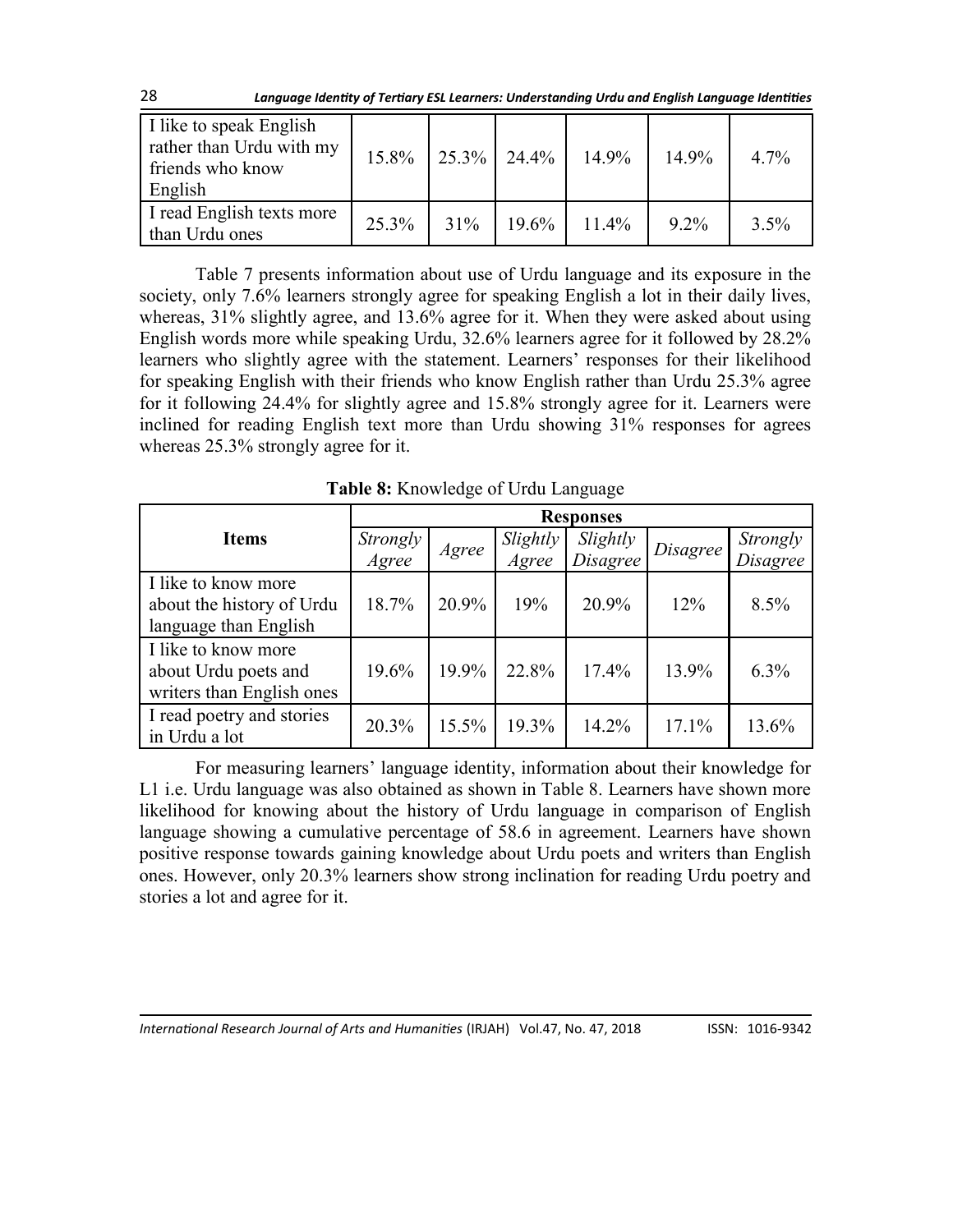|                                                    | <b>Responses</b>  |       |                   |                      |          |                      |  |
|----------------------------------------------------|-------------------|-------|-------------------|----------------------|----------|----------------------|--|
| <b>Items</b>                                       | Strongly<br>Agree | Agree | Slightly<br>Agree | Slightly<br>Disagree | Disagree | Strongly<br>Disagree |  |
| I send text-messages and<br>e-mails in English     | 29.7%             | 31%   | 21.2%             | 11.4%                | 4.4%     | $2.2\%$              |  |
| I like Urdu alphabets<br>more than English ones    | 8.5%              | 13.3% | 19.6%             | 29.1%                | 18%      | 11.4%                |  |
| I wish we wrote Urdu in<br>(Roman) Latin alphabets | 11.4%             | 14.9% | 19%               | 16.1%                | 18.7%    | 19.9%                |  |

**Table 9:** Feeling towards alphabet/writing system of language

Learners' responses were taken for what they feel about language script or writing system can be seen in Table 9. 31% respondents agree for sending their text-messages and emails in English language following 29.7% responses for strongly agree and 21.2% for slightly agree represent their vigorous fondness for using English writing system. In response of I like Urdu alphabets more than English ones, learners have shown disagreement with the statement and only 8.5% learners have shown acute likelihood for Urdu language. Learners reflected a blended sentiment in response of writing Urdu in (Roman) Latin alphabets comprising a cumulative percentage of 45.3 in agreement and 54.7 in disagreement.

**Items Responses** *Strongly Agree Agree Slightly Agree Slightly Disagree Disagree Strongly Disagree* It is important to learn English as a compulsory language 40.8% 32.3% 15.5% 4.7% 5.1% 1.6% English learning has a negative influence on Urdu language 10.1% 17.1% 19.3% 15.8% 20.9% 16.8%

**Table 10:** Attitude towards learning English language

Table 10 provides information about learners' attitude for English language learning. A strenuous inclination is obtained showing 40.8% learners' strong agreement for considering English important to learn as a compulsory language followed by 32.3% response who agrees for it. Moreover they possess an assorted view point that learning English can negatively influence Urdu language reflecting their lack of awareness for language and identity.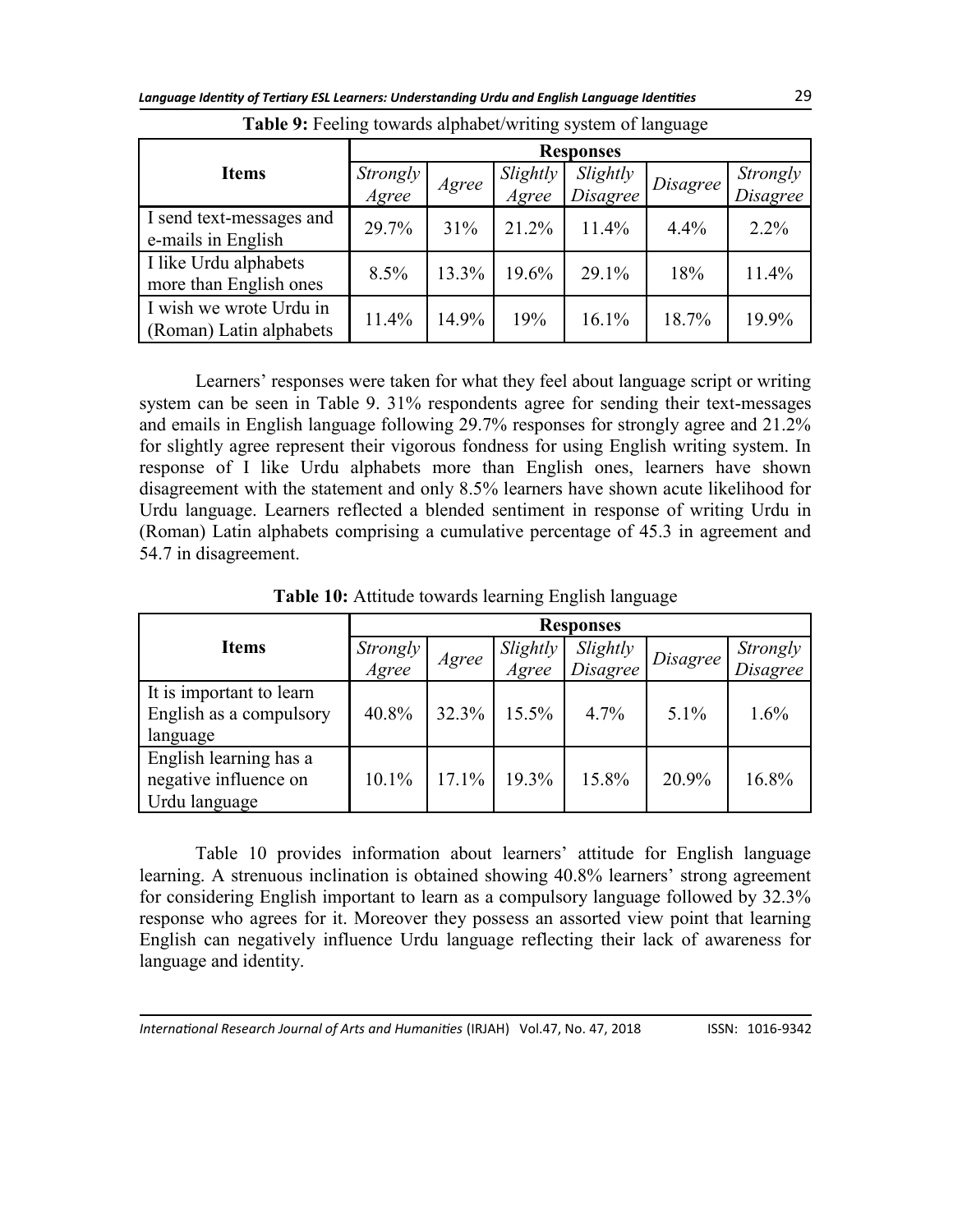| <b>Table 11.</b> Integri and standard deviation for Eanguage Rechtley |     |         |                       |  |  |  |
|-----------------------------------------------------------------------|-----|---------|-----------------------|--|--|--|
| Construct                                                             |     | Mean    | <b>Std. Deviation</b> |  |  |  |
| Language identity                                                     | 316 | 66.9114 | 10.76525              |  |  |  |

**Table 11:** Mean and standard deviation for Language Identity

Learners' level of language identity (L1 and L2), is measured by computing the data collected through instrument developed for measuring these constructs. Findings are obtained by performing descriptive statistical analysis on SPSS. Respondent's scores for language identity fluctuate from a minimum score of 21 and maximum of 126 points for the 21 items depicted for measuring language identity ranked from 1 to 6 points on likert scale. The cut off points for categorizing scores into 'low', 'moderate', and 'high' level, statistical measures were employed. Computation of mean and standard deviation of scores were done for specifying cut off points. Hence, the scores placed above one standard deviation and below the mean correspondingly taken as high and low scores. Furthermore, score positioned between the specified values were taken in moderate group. The computed mean and standard deviation acquired by scores of surveyed instrument for language identity is 66.91 and 10.76 respectively presented in Table 11. Hence, the scores positioned between 56.15 and 77.67 were taken as 'moderate level' whereas, scores lesser and greater than 56.15 and 77.67 demonstrates high and low language identity. Furthermore, lesser scores obtained through questionnaire illustrate participants' higher attachment towards their L1 (i.e. Urdu language). Result of the study reflects that 69% learners studying in public engineering university possessed 'moderate level' of language identity. 15% learners have shown higher scores showing 'low level' of attachment and only 16% possessed 'high level' of attachment for their L1 (i.e. Urdu).

## **Discussion**

Both male and female learners' participated in the study. Despite showing affiliation with Urdu language, learners are not ready to invest in this language however; they reflect love for their L1 and want to know about its history. Likewise, learners consider English for getting distinctive status in society. The data acknowledged that majority of learners love their L1 in comparison of English language, which is in contrast with their investment for L1, reflecting desire for learning all courses through English language and showing moderate level of inclination for attending Urdu classes. Furthermore, learners participated in the study endorsed the privileged status of English in the society comparing to Urdu language. They preferred to use English language more than Urdu in their daily lives, have shown a restrained desire to gain knowledge of Urdu language, and strongly supported to learn English as a compulsory language. Moreover, they encompassed mixed opinion about negative influence of English language learning on Urdu language. Besides, propensity for utilizing L1 script and writing system specifically for digital communication is also alarming as they prefer English and choose Roman/ Latin alphabet for writing Urdu. Furthermore, exhibiting moderate level of language identity indicates un-examined identity phase where learners are unable to invest significantly either in L1 or L2.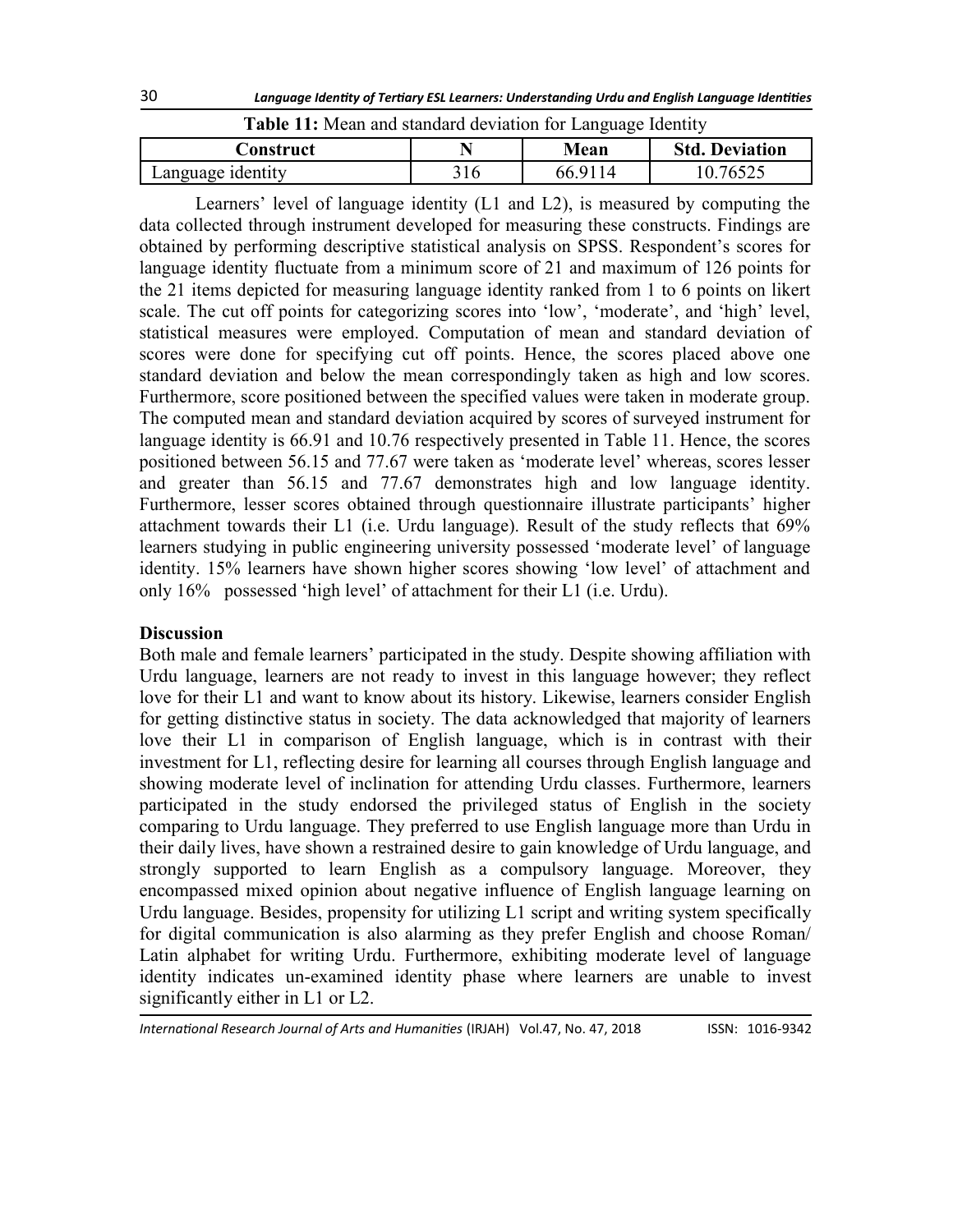The aforementioned situation represents ESL learners' investment towards language for what Pierce (1995) calls 'good return on investment' and stressed that learners evaluate the worth of second language and invest with a hope to 'acquire a wider range of symbolic and material resources, which will in turn increase the value of their cultural capital' (p.17). The findings are in line with Anbreen, (2015) study, conducted to examine identity construction of learners learning English as second language in Pakistani university reveals that learners' identities are hybrid and fluid and needed to be investigated. Hence, the adoption of bilingual approach in education since its creation (Mahboob & Jain, 2016) played fundamental role in shaping the language identity of learners. Accumulating L1 writing and script proclivity, Ahmed (2009) accentuated that despite having Urdu support easily available for communicating digitally, roman script is widely used for writing Urdu text, most notably for informal communication, though it is unofficial standard. Findings stipulate preventive measures seeing that learners are unaware of their communicative behaviors signaled as unexamined status of language identity necessitates creating keen understanding of the significance for both L1 & L2. Learners should learn and invest in L2 but not at the cost of their L1.

## **Conclusion**

Identity has emerged as extensively researched area across the globe varying in terms of methodological tools, method, research design, questionnaire and the philosophical standpoint established for the interpretation of that research. This study aimed at exploring language identity of ESL learners for Urdu (L1) and English (L2) languages and reveals a moderate level of learners' language identity inclined towards national language and for social vitality despite the prestige and privileged status of English language. The findings points to learners' lack of awareness about languages fulfilling different roles a fact necessitating the recognition, construction and maintenance of language identity from grass root levels.

Stake holders must consider the need for recognizing, constructing and maintaining the language identity of ESL learners which has implications in education, social, family and all other domains. The language identity construction in multilingual contexts and among ESL speakers and its understanding, conceptualization and manifestations are sensitive matters which require sensitizing teachers, students to reflect upon it and use it to their advantage,. Moreover, the surrounding environment and cultural context should also harmonize with the implications of multiple and conflicting language identities. ELTs must not consider learners identity as detached entity of language learners rather they should facilitate recognition, construction and maintenance of language identity and encourage learners for self-actualization in language classrooms to be a skillful user of language. Language teachers should create awareness about language in society and in particular clarify concepts like heritage, mother, native, indigenous, national, or contrast among mother tongue, national language, official, coofficial, foreign and lingua franca language conceptions and its resulting implications so learners can come to terms with their multilingual identities. This step will also create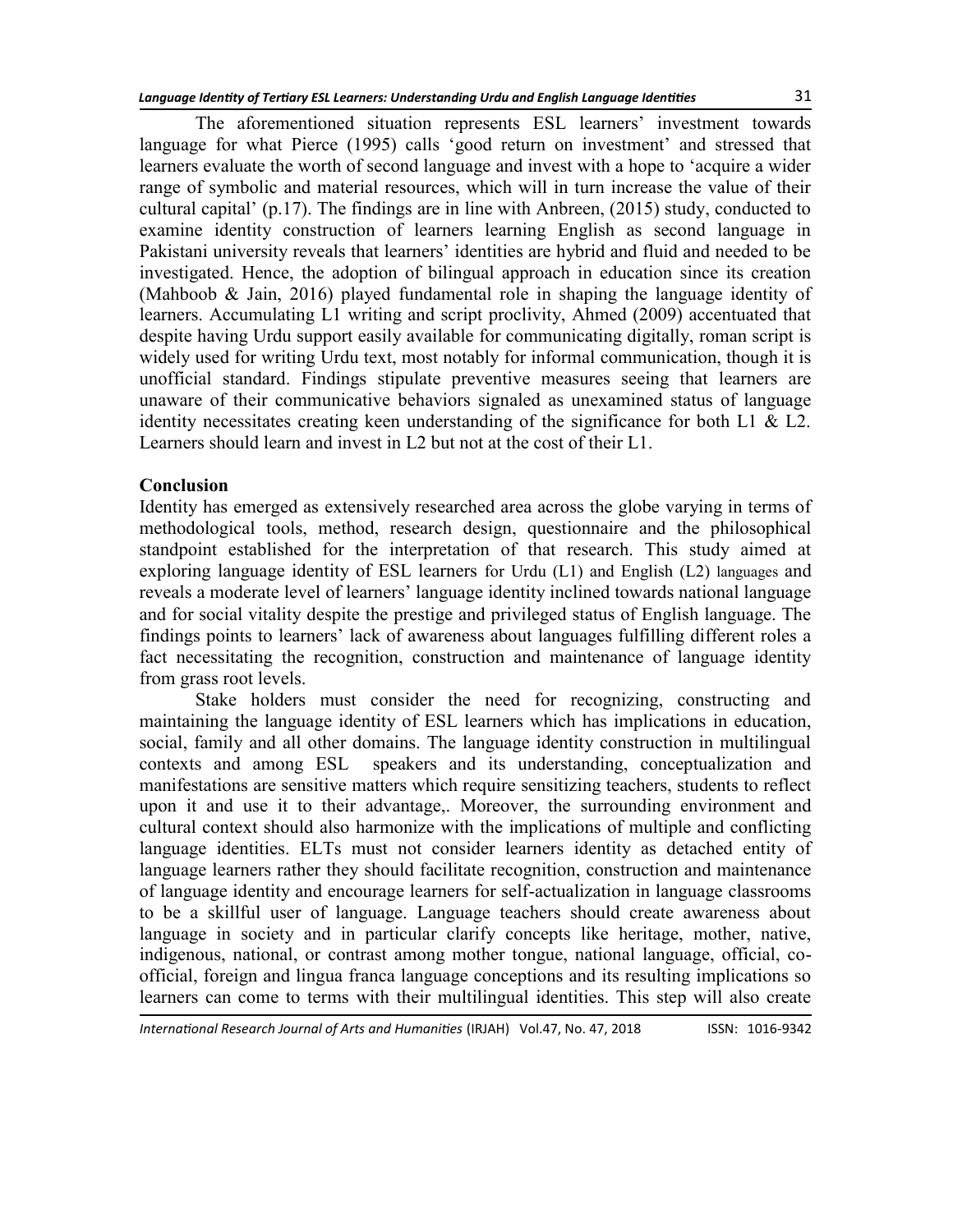harmony in the society which is needed for social cohesions among different ethno linguistic communities to serve as a catalyst for the development and growth of the nation.

Curriculum and syllabus must be designed to elevate the learning process bearing in mind the intertwined relationship of language and culture. Teacher educators and Language teacher education and development initiatives need to take into account the methods and practices more suited to multilingual and ESL context instead of the ones adopted from the ones used in monolingual and English as a native or foreign language setting. Since the world has rapidly been changed and digitized; digital resources and Corpus planning must be done for Urdu language in order to facilitate teachers and learners as well as stabilizing sovereignty of national language.

The study is conducted at a public sector university in urban settings where majority of the learners speak Urdu as their first language and mother tongue. Similar study can be accomplished by taking different language (s) into account. Moreover the study adopts post-structuralist paradigm and quantitative approach and can be accompanied with qualitative method probing language identity in greater depth.

# **References**

- **Adam, F. (2014).** Methodological and Epistemic Framework: From Positivism to Post-positivism. In F. Adam, *Measuring National Innovation Performance* 5–7. Berlin, Heidelberg: Springer Berlin Heidelberg. Retrieved from http:// link.springer.com/10.1007/978-3-642-39464-5\_2
- **Ahmad, S., & Rao, C. (2013).** Applying Communicative Approach in Teaching English as a Foreign Language: a Case Study of Pakistan. *Porta Linguarum: Revista Internacional de Didáctica de Las Lenguas Extranjeras*, (20), 187–203
- **Ahmed, S. I. (2011).** Issue of medium of instruction in Pakistan. Retrieved from http://ijsse.com/sites/default/files/issues/2011/v1i1/p5/paper-5.pdf
- **Ahmed, T. (2009).** Roman to Urdu transliteration using wordlist. In *Proceedings of the Conference on Language and Technology* 305–309. Retrieved from https:// www.researchgate.net/profile/Tafseer\_Ahmed/ publication/237821067\_Roman\_to\_Urdu\_Transliteration\_using\_word\_list/ links/54253b280cf238c6ea73f1db.pdf
- **Anbreen, T. (2015).** The Influence of English Second Language Learning on Pakistani University Students' Identity. *Procedia - Social and Behavioral Sciences*, *192*, 379–387. https://doi.org/10.1016/j.sbspro.2015.06.054
- Block, D. (2007). The rise of identity in SLA research, post Firth and Wagner (1997). *The Modern Language Journal*, *91*(s1), 863–876.
- **Block, D. (2009).** *Second language identities*. Bloomsbury Publishing.
- **Bolton, K. (2004).** World Englishes. In A. Davies, & C. Elder (Eds.).*The handbook of applied linguistics* 367-396. Blackwell Publishing Ltd.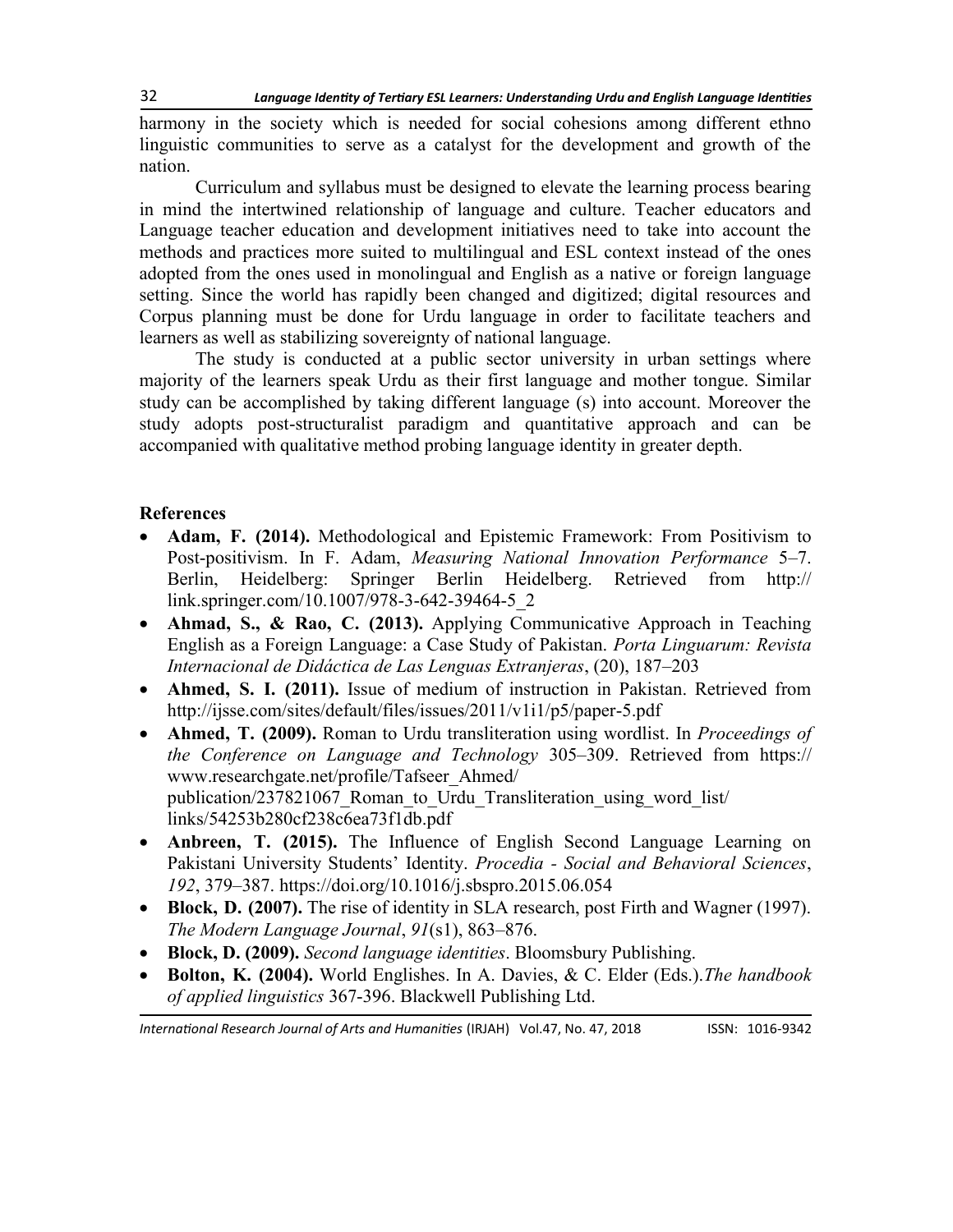- **Bourdieu, P., & Thompson, J. B. (1991).** *Language and symbolic power*. Harvard University Press. Retrieved from http://books.google.com/books?hl=en&lr=&id= u2ZlGBiJntAC&oi=fnd&pg=PR7&dq=%22Identity+and+Representation:+Elements +for+a%22+%22French+book+is+itself+a+collection+of+essays,+some+of%22+% 22as+%27Vous+avez+dit+populaire%22%3F%27,+Actes+de+la%22+%22on+% 27Rites+of+Passage+Today%27+at+Neuchatel+in+October% 22+&ots=lm9t3ISzhP&sig=\_JNFjo8hD5PjHfBCOl2ae5KOwqU
- **Channa, K. H., Memon, S., & Bughio, F. A. (2016).** English Medium or No English Medium: Parental Perspectives from Pakistan. *Theory and Practice in Language Studies*, *6*(8), 1572. https://doi.org/10.17507/tpls.0608.07
- Cohen, L., Manion, L., & Morrison, K. (2007). *Research methods in education* (6<sup>th</sup> ed). London ; New York: Routledge. Englishes.
- **Coleman, H., & Capstick, T. (2012).** *Language in education in Pakistan: Recommendations for policy and practice*. British Council Islamabad. Retrieved from http://www.asiapacificmle.net/wp-ontent/uploads/2013/02/ Coleman\_\_Capstick\_2012.pdf
- **Creswell, J. W. (2012).** *Educational research: planning, conducting, and evaluating quantitative and qualitative research* (4<sup>th</sup> ed). Boston: Pearson.
- **Creswell, J. W. (2013).** *Research design: Qualitative, quantitative, and mixed methods approaches*. Sage publications.
- **Cummins, J. (2008).** *Encyclopedia of Language and Education: Bilingual Education/Ed. by Jim Cummins...* Springer.
- **Dar, F. M., Zaki, S., & Kazmi, H. H. (2010).** Students' perceptions regarding the use of process strategy for oral presentations in esp. 12, 1–12
- **Durrani, M. (2012).** Banishing colonial specters: Language ideology and education policy in Pakistan. *Working Papers in Educational Linguistics*, *27*(1), 29–49.
- **Hall, J. K. (2005).** *Teaching and Researching Language and Culture*. Beijing: Foreign Language
- **Hall, J. K. (2013).** *Teaching and researching: Language and culture*. Routledge. Retrieved from http://books.google.com/books?hl=en&lr=&id=sqKsAgAAQBAJ&oi =fnd&pg=PP1&dq=%22individuals+play+no+role+in+shaping+their+systems,+ they%22+%22applied%E2%80%99+perspective+views+it+as+a+set+of+essential% 22+%22a+re%EF%AC%82exive,+dynamic+product+of+the+social,+historical+ and%22+&ots=fxoJHkc4Hg&sig=LdxnrS8nlSj3D-UMqVCad6srX-o
- **Haque, A. (1993).** The Position and Status of English in Pakistan. In *The English Language in Pakistan*. Baumgardner, R. (ed.) Karachi: Oxford University Press.
- http://astro.temple.edu/~apavlenk/pdf/Poststructuralist\_approaches\_2002.pdf
- **Jabeen, F., Mahmood, M. A., & Rasheed, S. (2011).** *Interdisciplinary journal of contemporary research in business.IJCRB*, 109.
- **Jalal, Z. (2004).** Language policy in Pakistan. In S. Mansoor, S. Meraj, & A. Tahir (Eds.), Language planning, policy and practice: A South-Asian perspective 23–26.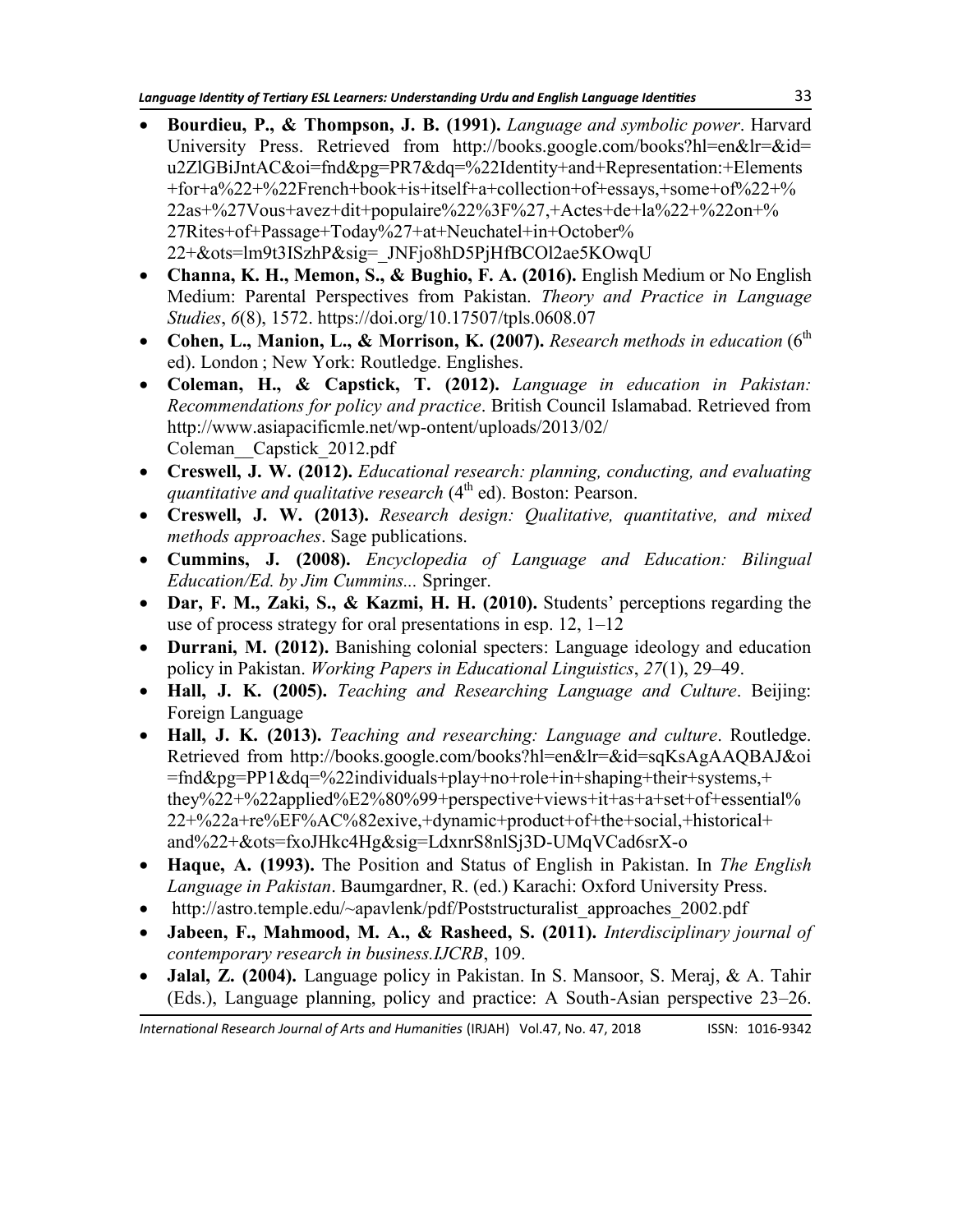Karachi, Pakistan: Aga Khan University & Oxford University Press.

- **Khatib, M., & Rezaei, S. (2013).** A model and questionnaire of language identity in Iran: a structural equation modelling approach. *Journal of Multilingual and Multicultural Development*, *34*(7), 690–708. https:// doi.org/10.1080/01434632.2013.796958
- **Lau, S. M. C. (2016).** Language, Identity, and Emotionality: Exploring the Potential of Language Portraits in Preparing Teachers for Diverse Learners. *The New Educator*, *12*(2), 147–170. https://doi.org/10.1080/1547688X.2015.1062583
- Lewis, M.P. (ed.). 2009. *Ethnologue: Languages of the World.*  $(16^{th}Ed)$  Dallas: SIL International. Available online at http://www.ethnologue.com/.
- **Mahboob, A. (2007).** The future of English in Pakistan. SPO Discussion paper series. Available at http://www.spopk.org/DP1. pdf, last accessed March. Retrieved from http://www.spopk.org/spo/index.php/publications/discussion-paper? download=138:spo-discussion-paper-series-volume-i-social-justice#page=5
- **Mahboob, A., Jain, R. (2016).** Bilingual Education in India and Pakistan. In Ofelia Garcia, Angel Lin, Stephen May (Eds.), *Bilingual and Multilingual Education*, 1-14. Online: Springer International Publishing.
- **Mansoor, S. (2004).** The Status and Role of Regional Languages in Higher Education in Pakistan. *Journal of Multilingual and Multicultural Development*, *25*(4), 333–353. <http://doi.org/10.1080/01434630408666536>
- **Norton, B. (2010).** Language and identity. *Sociolinguistics and Language Education*, *23*(3), 349–369.
- **Owu-Ewie, C., &Eshun, E. S. (2015).** The Use of English as Medium of Instruction at the Upper Basic Level (Primary Four to Junior High School) in Ghana: From Theory to Practice. *Journal of Education and Practice*, *6*(3), 72–82.
- **Pavlenko, A. (2002).** Poststructuralist approach to the study of social factors in second language learning and use. In V. Cook (Ed.), *Potraits of the L2 user* 277-302.
- **Pavlenko, A., &Blackledge, A. (Eds.). (2004).** *Negotiation of identities in multilingual contexts*. Clevedon ; Buffalo: Multilingual Matters
- **Peirce, B. N. (1995).** Social Identity, Investment, and Language Learning\*. *TESOL Quarterly*, *29*(1), 9–31.
- **Phan, L. H. (2008).** *Teaching English as an international language: identity, resistance and negotiation*. Clevedon, UK; Buffalo, NY: Multilingual Matters.
- **Pinon, R., & Haydon, J. (2010).** English Language Quantitative Indicators: Cameroon, Nigeria, Rwanda, Bangladesh and Pakistan. *A Custom Report Compiled by Euromonitor International for the British Council*. Retrieved from http://teaching english.britishcouncil.org.cn/sites/teacheng/files/Euromonitor%20Report%20A4.pdf
- **Powell, R. (2002).** Language Planning and the British Empire: Comparing Pakistan, Malaysia and Kenya. *Current Issues in Language Planning*, *3*(3), 205–279. http:// doi.org/10.1080/14664200208668041